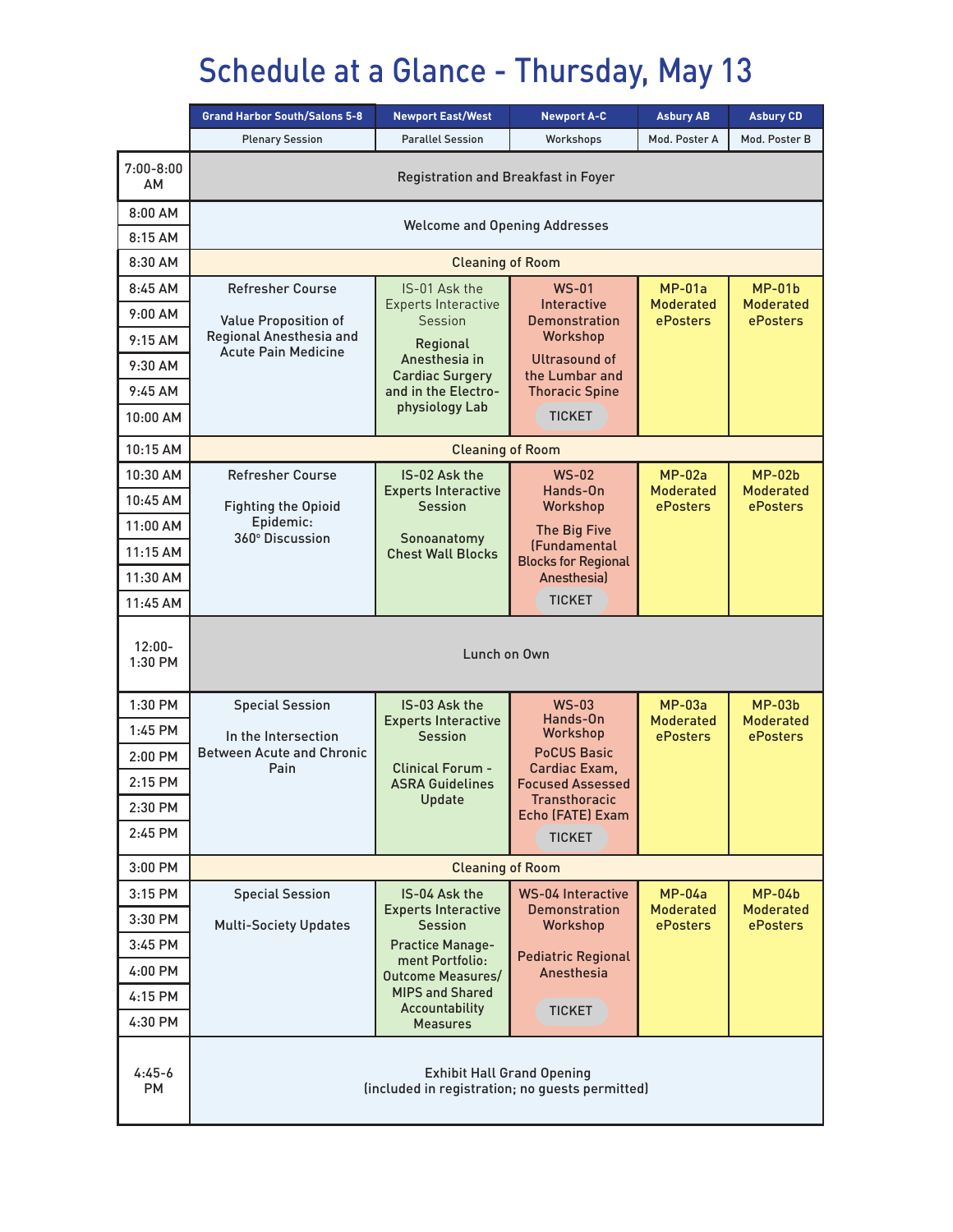## Schedule at a Glance - Friday, May 14

|                      | <b>Grand Harbor</b><br><b>South/Salons 5-8</b>                                 | <b>Newport East/</b><br><b>West</b>                                                                | <b>Newport A-C</b>                               | <b>Newport F</b>                 | <b>Asbury AB</b>             | <b>Asbury CD</b>             |  |
|----------------------|--------------------------------------------------------------------------------|----------------------------------------------------------------------------------------------------|--------------------------------------------------|----------------------------------|------------------------------|------------------------------|--|
|                      | <b>Plenary Session</b>                                                         | <b>Parallel Session</b>                                                                            | Workshops                                        | Mini Workshops                   | Mod. Poster A                | Mod. Poster B                |  |
| 6:30 AM              | Morning Run: Meet at the Yacht Club Lobby                                      |                                                                                                    |                                                  |                                  |                              |                              |  |
| $7:00 - 7:45$<br>AM  | <b>Non-CME Ancillary</b><br><b>Event by Avanos</b><br>(breakfast included)     | <b>Getting Started</b><br>Breakfast, Exhibition, ePosters in Exhibit Hall                          |                                                  |                                  |                              |                              |  |
| 7:45 AM              | <b>Cleaning of Room</b>                                                        | <b>WS-05 Interactive</b>                                                                           |                                                  |                                  |                              |                              |  |
| $8:00$ AM<br>8:15 AM | <b>Special Session</b>                                                         | $PS-01b$<br><b>Parallel Session</b>                                                                | Demon. Wrkshp                                    | <b>MW-01</b><br>Mini-Focused     | $MP-05a$<br><b>Moderated</b> | $MP-05b$<br><b>Moderated</b> |  |
| 8:30 AM              | ASRA Perioperative<br>Medicine SIG: RAPM                                       | Sonoanatomy                                                                                        | <b>Blocks for the</b>                            | Wrkshp                           | <b>ePosters</b>              | ePosters                     |  |
| 8:45 AM              | as an Integral                                                                 | (Abdominal Wall                                                                                    | <b>Knee Joint</b>                                | Perioperative<br><b>PoCUS</b>    |                              |                              |  |
| 9:00 AM              | Component of<br><b>Enhanced Recovery</b>                                       | <b>Blocks: Between</b><br>Evidence and                                                             | <b>TICKET</b>                                    |                                  |                              |                              |  |
| 9:15AM               | <b>After Surgery</b>                                                           | <b>Pseudo Sciencel</b>                                                                             |                                                  | <b>TICKET</b>                    |                              |                              |  |
| 9:30-10:15<br>AM     |                                                                                | Break in Exhibit Hall: Refreshments, Exhibition, ePosters<br>New Member Meet & Greet in Cape Cod A |                                                  |                                  |                              |                              |  |
| 10:15 AM             | <b>PS-02a</b>                                                                  | <b>PS-02b</b>                                                                                      | <b>WS-06 Interactive</b>                         | $MW-02$                          | <b>MP-06a</b>                | <b>MP-06b</b>                |  |
| 10:30 AM             | <b>Parallel Session</b>                                                        | <b>Parallel Session</b>                                                                            | Demon. Wrkshp                                    | Mini-Focused<br>Wrkshp           | <b>Moderated</b><br>ePosters | <b>Moderated</b><br>ePosters |  |
| 10:45 AM             | <b>Regional Anesthesia</b><br>and Pain Medicine                                | <b>Buprenorphine</b><br>Panel                                                                      | Introduction to<br><b>PoCUS in Adults:</b>       |                                  |                              |                              |  |
| 11:00 AM             | <b>Between</b>                                                                 |                                                                                                    | Lung, Diaphragm,                                 | Abdominal<br><b>Wall Truncal</b> |                              |                              |  |
|                      | Translational<br><b>Science and Clinical</b>                                   |                                                                                                    | <b>Gastric, and Inferior</b><br><b>Vena Cava</b> | <b>Blocks</b>                    |                              |                              |  |
| 11:15 AM             | <b>Practice</b>                                                                |                                                                                                    |                                                  |                                  |                              |                              |  |
| 11:30 AM             |                                                                                |                                                                                                    | <b>TICKET</b>                                    | <b>TICKET</b>                    |                              |                              |  |
| 11:45 AM             | <b>Cleaning of Room</b>                                                        |                                                                                                    |                                                  |                                  |                              |                              |  |
| 12:00-<br>12:45 PM   | <b>Non-CME Ancillary</b><br><b>Event by Baudax Bio</b><br>Inc.(lunch included) | Lunch on Own                                                                                       |                                                  |                                  |                              |                              |  |
| 12:45 PM             | <b>Cleaning of Room</b>                                                        |                                                                                                    |                                                  |                                  |                              |                              |  |
| 1:00 PM              | PS-03a Parallel                                                                | PS-03b Parallel<br><b>Session</b>                                                                  | <b>WS-07 Interactive</b>                         | <b>MW-03</b><br>Mini-Focused     | $MP-07a$<br><b>Moderated</b> | $MP-07b$<br><b>Moderated</b> |  |
| $1:15$ PM            | Session                                                                        |                                                                                                    | Demon. Wrkshp                                    | Wrkshp                           | ePosters                     | ePosters                     |  |
| 1:30 PM              | <b>ASRA/ESRA Panel</b><br>The Consensus                                        | Safety in<br>Regional                                                                              | <b>Head and Airway</b><br><b>Blocks</b>          | <b>Upper and</b>                 |                              |                              |  |
| 1:45 PM              | Nomenclature<br><b>Project for Truncal</b>                                     | Anesthesia and<br>Understanding                                                                    |                                                  | Lower<br><b>Extremity</b>        |                              |                              |  |
| 2:00 PM              | <b>Blocks</b>                                                                  | Nerve Injury                                                                                       | TICKET                                           | <b>Blocks</b>                    |                              |                              |  |
| 2:15 PM              |                                                                                |                                                                                                    |                                                  | <b>TICKET</b>                    |                              |                              |  |
| 2:30 PM              | <b>Cleaning of Room</b>                                                        |                                                                                                    |                                                  |                                  |                              |                              |  |
| 2:45 PM              | PS-04a Parallel<br><b>Session</b>                                              | PS-04b Parallel<br><b>Session</b>                                                                  | <b>WS-08</b><br><b>Interactive</b>               | <b>MW-04</b><br>Mini-Focused     | $MP-08a$<br><b>Moderated</b> | $MP-08b$<br><b>Moderated</b> |  |
| 3:00 PM              |                                                                                |                                                                                                    | Demon. Wrkshp                                    | Wrkshp                           | <b>ePosters</b>              | ePosters                     |  |
| $3:15$ PM            | <b>FOCUS on PoCUS</b>                                                          | <b>Education</b><br>in Regional                                                                    | <b>Blocks of the</b>                             | <b>Chest Wall</b>                |                              |                              |  |
| 3:30 PM              |                                                                                | Anesthesia SIG                                                                                     | <b>Posterior</b><br><b>Abdominal Wall</b>        | <b>Truncal</b><br><b>Blocks</b>  |                              |                              |  |
| 3:45 PM              |                                                                                |                                                                                                    | <b>TICKET</b>                                    | <b>TICKET</b>                    |                              |                              |  |
| 4:00 PM              |                                                                                |                                                                                                    |                                                  |                                  |                              |                              |  |
| 4:15 PM              | <b>Cleaning of Room</b>                                                        |                                                                                                    |                                                  |                                  |                              |                              |  |
| 4:30 PM              | PS-05a Parallel<br><b>Session</b>                                              | IS-05 Ask<br>the Experts                                                                           | <b>WS-09 Interactive</b><br>Demon. Wrkshp        |                                  | $MP-09a$<br><b>Moderated</b> | $MP-09b$<br><b>Moderated</b> |  |
| 4:45 PM              |                                                                                | Interactive                                                                                        |                                                  |                                  | ePosters                     | <b>ePosters</b>              |  |
| 5:00 PM              | <b>Essentials of</b><br><b>Pediatric Regional</b>                              | <b>Session</b>                                                                                     | <b>Blocks of</b><br>the Anterior                 |                                  |                              |                              |  |
| 5:15 PM              | Anesthesia                                                                     | <b>Articles that</b><br><b>Changed My</b>                                                          | and Lateral<br><b>Abdominal Wall</b>             |                                  |                              |                              |  |
| 5:30 PM              |                                                                                | Practice in the<br>Past 10 Years                                                                   | <b>TICKET</b>                                    |                                  |                              |                              |  |
| 5:45 PM              |                                                                                |                                                                                                    |                                                  |                                  |                              |                              |  |
| 6 - 7 PM             | Resident/Fellow Meet and Greet - Yacht & Beach Marina - open to all trainees   |                                                                                                    |                                                  |                                  |                              |                              |  |